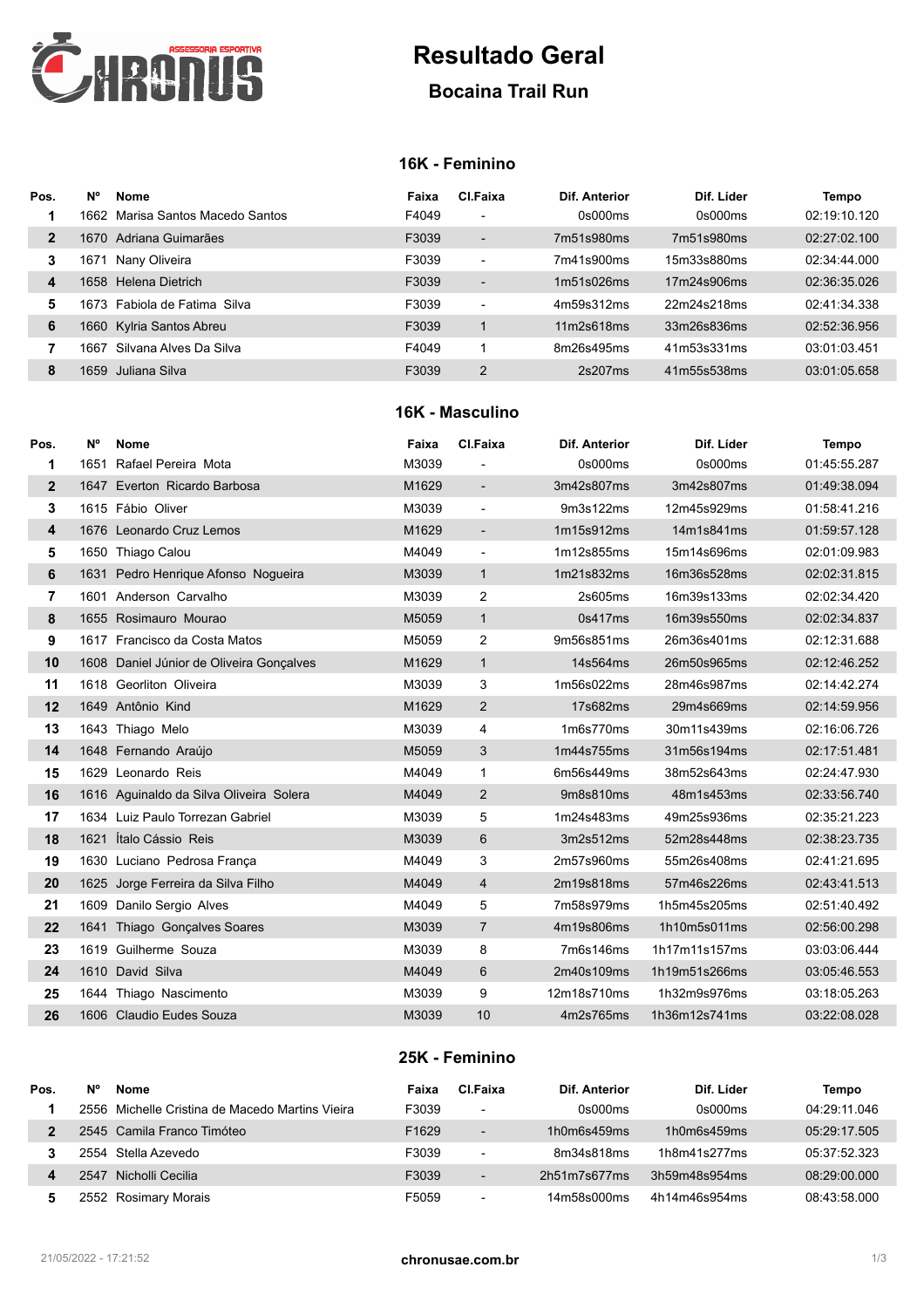

## **Resultado Geral**

## **Bocaina Trail Run**

### **25K - Masculino**

| Pos.           | N°   | Nome                             | Faixa | CI.Faixa                 | Dif. Anterior | Dif. Líder    | Tempo        |
|----------------|------|----------------------------------|-------|--------------------------|---------------|---------------|--------------|
| 1              | 2541 | <b>Wanderson Nascimento</b>      | M3039 | -                        | 0s000ms       | 0s000ms       | 03:01:31.924 |
| 2              | 2527 | Rodrigo Pereira de Melo          | M4049 | $\blacksquare$           | 1h1m24s979ms  | 1h1m24s979ms  | 04:02:56.903 |
| 3              |      | 2534 Adriano Santos              | M4049 | $\overline{\phantom{0}}$ | 2m23s097ms    | 1h3m48s076ms  | 04:05:20.000 |
| 4              |      | 2516 Lucas Alves Teixeira        | M1629 | $\blacksquare$           | 1m17s927ms    | 1h5m6s003ms   | 04:06:37.927 |
| 5              |      | 2519 Maicon Rezende              | M3039 | $\overline{\phantom{0}}$ | 3m10s909ms    | 1h8m16s912ms  | 04:09:48.836 |
| 6              | 2507 | Clovis Rodrigues Nogueira        | M4049 | 1                        | 11m58s173ms   | 1h20m15s085ms | 04:21:47.009 |
| $\overline{7}$ |      | 2539 Eduardo da Silva Ferreira   | M4049 | $\overline{2}$           | 4m49s995ms    | 1h25m5s080ms  | 04:26:37.004 |
| 8              |      | 2512 Igor Calixto                | M3039 | 1                        | 3m31s991ms    | 1h28m37s071ms | 04:30:08.995 |
| 9              |      | 2503 André Luiz da Silva         | M3039 | 2                        | 10m53s888ms   | 1h39m30s959ms | 04:41:02.883 |
| 10             |      | 2535 Gustavo Souza               | M1629 | 1                        | 8m32s678ms    | 1h48m3s637ms  | 04:49:35.561 |
| 11             |      | 2533 Matheus Rios                | M3039 | 3                        | 2m44s028ms    | 1h50m47s665ms | 04:52:19.589 |
| 12             |      | 2543 Eustaquio da Silva Peixe    | M4049 | 3                        | 28m30s011ms   | 2h19m17s676ms | 05:20:49.600 |
| 13             |      | 2538 Raphael Augusto Pereira     | M3039 | 4                        | 3m43s400ms    | 2h23m1s076ms  | 05:24:33.000 |
| 14             |      | 2520 Marcelo Damazo              | M4049 | 4                        | 5m4s365ms     | 2h28m5s441ms  | 05:29:37.365 |
| 15             |      | 2518 Luciano Sabino              | M3039 | 5                        | 1s165ms       | 2h28m6s606ms  | 05:29:38.530 |
| 16             | 2537 | Anesio G.Faria                   | M4049 | 5                        | 0s150ms       | 2h28m6s756ms  | 05:29:38.680 |
| 17             |      | 2524 Raphael Santos Silva Santos | M3039 | 6                        | 26m16s327ms   | 2h54m23s083ms | 05:55:55.007 |
| 18             |      | 2542 Marlon Pereira Santos       | M4049 | 6                        | 1h33m21s993ms | 4h27m45s076ms | 07:29:17.000 |
| 19             |      | 2536 Jorge Jadir Elias           | M3039 | $\overline{7}$           | 59m44s000ms   | 5h27m29s076ms | 08:29:01.000 |

#### **45K - Feminino**

| Pos. | N° | Nome                        | Faixa | Cl.Faixa                 | Dif. Anterior | Dif. Líder    | Tempo        |
|------|----|-----------------------------|-------|--------------------------|---------------|---------------|--------------|
|      |    | 4545 Erica Gomes Silva      | F4049 | ۰                        | 0s000ms       | 0s000ms       | 06:59:26.000 |
|      |    | 4544 Auceni Borges da Costa | F3039 | $\overline{\phantom{0}}$ | 45m46s370ms   | 45m46s370ms   | 07:45:12.370 |
|      |    | 4535 Denise Santos          | F5059 |                          | 2h34m1s630ms  | 3h19m48s000ms | 10:19:14.000 |

#### **45K - Masculino**

| Pos.           | <b>N°</b> | Nome                                         | Faixa | Cl.Faixa                 | Dif. Anterior | Dif. Líder    | Tempo        |
|----------------|-----------|----------------------------------------------|-------|--------------------------|---------------|---------------|--------------|
| 1              |           | 4525 Thiago Vilela Toledo Rodrigues da Cunha | M3039 | $\overline{\phantom{0}}$ | 0s000ms       | 0s000ms       | 05:30:25.320 |
| $\mathbf{2}$   |           | 4516 Luis Resende                            | M4049 | ۰                        | 13m52s435ms   | 13m52s435ms   | 05:44:17.755 |
| 3              |           | 4534 Lucas Germano Furtado                   | M3039 | -                        | 9m19s981ms    | 23m12s416ms   | 05:53:37.736 |
| 4              |           | 4524 Paulo Henrique Araujo                   | M3039 | ۰                        | 30m12s264ms   | 53m24s680ms   | 06:23:50.000 |
| 5              |           | 4514 Julio Cesar Da Silva                    | M4049 | $\overline{\phantom{0}}$ | 7m58s000ms    | 1h1m22s680ms  | 06:31:48.000 |
| 6              | 4527      | Vitor Abrahao Rage                           | M3039 | 1                        | 9m2s802ms     | 1h10m25s482ms | 06:40:50.802 |
| $\overline{7}$ |           | 4509 Gilsimar Fernandes da Cruz              | M3039 | 2                        | 17m4s384ms    | 1h27m29s866ms | 06:57:55.186 |
| 8              |           | 4532 Osney Rodrigues da Silva Rodovalho      | M4049 |                          | 10m59s649ms   | 1h38m29s515ms | 07:08:54.835 |
| 9              |           | 4533 Leandro Cardoso de Paula                | M4049 | $\overline{2}$           | 59s834ms      | 1h39m29s349ms | 07:09:54.669 |
| 10             | 4530      | Wesley Souza                                 | M3039 | 3                        | 3m40s735ms    | 1h43m10s084ms | 07:13:35.404 |
| 11             |           | 4515 Leonardo Veríssimo Carrera              | M3039 | $\overline{4}$           | 49s195ms      | 1h43m59s279ms | 07:14:24.599 |
| 12             | 4517      | Michael Marques                              | M3039 | 5                        | 40m47s615ms   | 2h24m46s894ms | 07:55:12.214 |
| 13             | 4529      | Marco Túlio Viana                            | M1629 | 1                        | 19m35s724ms   | 2h44m22s618ms | 08:14:47.938 |
| 14             | 4523      | Washington Trindade                          | M4049 | 3                        | 59m56s062ms   | 3h44m18s680ms | 09:14:44.000 |
| 15             | 4507      | <b>Felipe Costa</b>                          | M1629 | $\overline{2}$           | 36s000ms      | 3h44m54s680ms | 09:15:20.000 |
| 16             |           | 4528 Luis Fernando Nascimento                | M4049 | 4                        | 1h0m27s000ms  | 4h45m21s680ms | 10:15:47.000 |